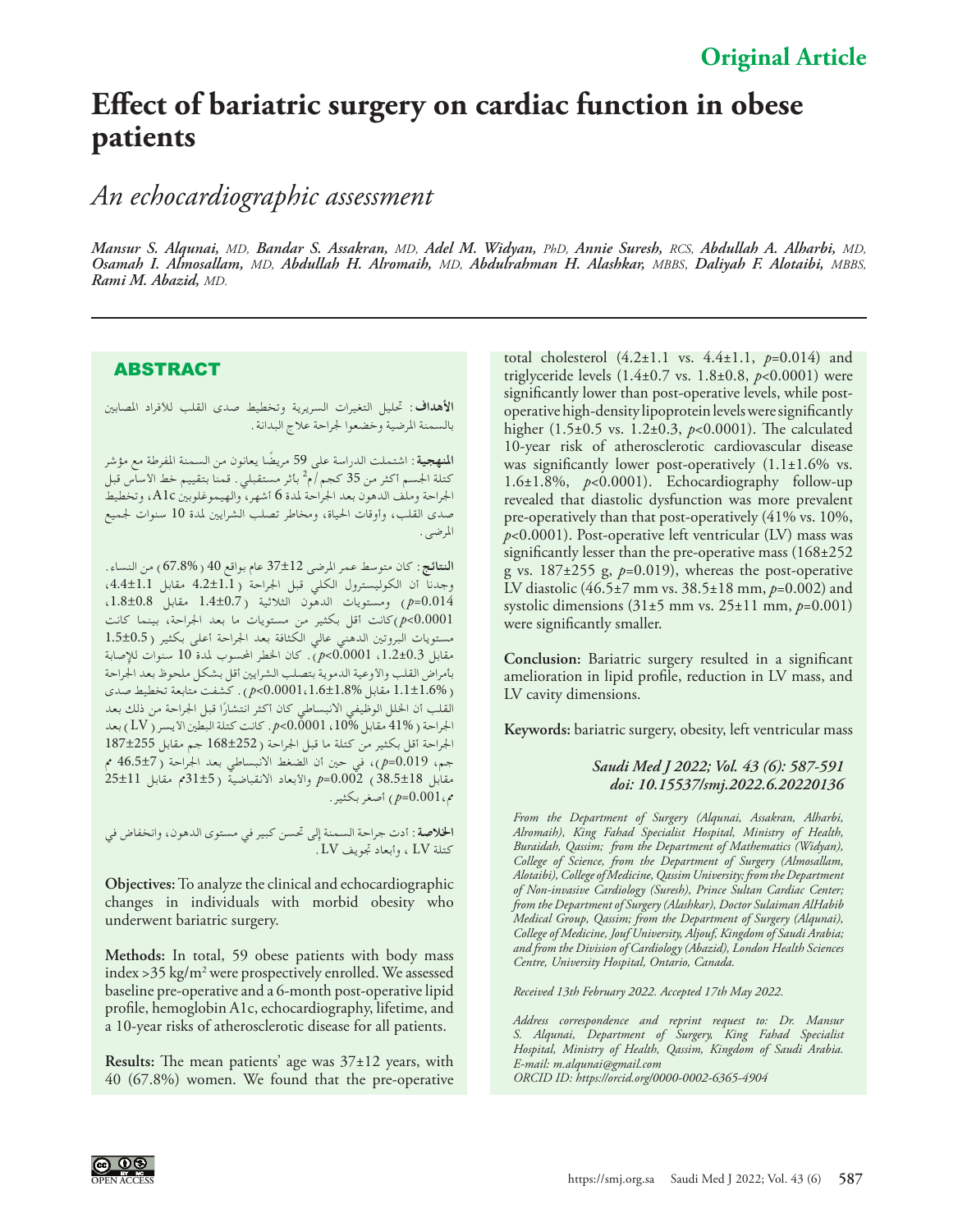besity is becoming a global health issue with a plethora of medical and economic implications. Its prevalence has significantly increased in the past decade[.1](#page-4-0) Obesity is defined as a body mass index (BMI) of 30 kg/m² or greater.<sup>1</sup> In Saudi Arabia, approximately 24% of males and 33% of the females are obese, which makes adiposity a major burden on the health care system.[2](#page-4-1) Multiple comorbidities, such as metabolic syndrome, obstructive sleep apnea, dyslipidemia, hypertension, non-alcoholic fatty liver disease, and left ventricular (LV) hypertrophy, and diabetes mellitus are associated with adiposity.<sup>3,[4](#page-4-3)</sup> Furthermore, various obesity-related hemodynamic and structural cardiovascular changes can result in cardiomyopathy, which is characterized by marked increase of LV mass, diameter, and wall thickness with impairment of systolic or diastolic function.<sup>5-[7](#page-4-5)</sup>

Currently, different techniques for weight loss surgery are being increasingly utilized to treat obesity and thus reduce its long-term public health and economic consequences. Furthermore, bariatric surgery reverses hormonal and hemodynamic changes associated with obesity, resulting in reduced mortality rate and comorbidities.[4,](#page-4-3)[8](#page-4-6) Regression of LV mass after bariatric surgical intervention has been documented and might have favorable effects on the long-term survival of obese patients.[9](#page-4-7) Although improvements in cholesterol, insulin, and glucose levels are more pronounced during the first 3 months, cardiovascular changes such as LV mass regression have a more delayed response and follow a linear fashion that persisted for 24 months post surgery[.9](#page-4-7) In a systematic review involving more than 50 studies, including approximately 16,800 patients, the observed 10-year relative risk reduction in cardiovascular diseases after bariatric surgeries, was approximately 40%.<sup>10</sup> Laparoscopic sleeve gastrectomy (LSG) was associated with a higher rate of diabetes remission than other obesity-related comorbidities such as obstructive sleep apnea, hyperlipidemia, and hypertension.<sup>[11](#page-4-9)</sup> Another study investigated the effect of LSG on hypertension and demonstrated that LSG had a favorable effect on blood pressure and resulted in significant improvement or full recovery in the majority of cases[.12](#page-4-10) Nevertheless, the impact of hypertension on the heart, and thus on the possible long-term consequences, is cumulative. Therefore, increased clinical improvement or even resolution of hypertension does not necessarily imply a

**Disclosure.** Authors have no conflict of interests, and the work was not supported or funded by any drug company.

direct improvement in cardiac function. Cavarretta et al<sup>3</sup> retrospectively assessed cardiac remodeling with global longitudinal strain (GLS) and found a significant reduction in the LV mass and wall thickness, but no significant improvement in ejection fraction.

Recent advances in speckle-tracking echocardiography techniques have enabled GLS measurement, which allows for an accurate assessment of the subtle changes in the LV function that are undetectable with conventional imaging techniques.  $4-6$  $4-6$ Global longitudinal strain may be ideal for follow-up and monitoring the effects of interventional treatment on myocardial changes over short time periods.<sup>[7](#page-4-5)[,13](#page-4-12)</sup>

In this study, we aimed to prospectively assess the changes in the clinical and echocardiographic parameters in obese patients after bariatric surgery[.5](#page-4-4)

**Methods.** We prospectively enrolled 59 obese patients who were scheduled for LSG. The inclusion criteria were:  $BMI > 40 \text{ kg/m}^2$  or patients with BMI of  $35-40 \text{ kg/m}^2$  if more than one comorbidity factor was documented, age >18 years, repeated failures of the conservative treatment, and no prior history of psychiatric disorders, between November 2019 and August 2020 (**Figure 1**). Patient demographic data, blood tests, lifetime, and 10-year risks of atherosclerotic disease driven from pooled cohort equations (PCE) were reported. Patients with a history of decompensated heart failure, significant valvular heart disease, ischemic heart disease, cerebrovascular disease, or a high perioperative risk were excluded. The study protocol was approved by the local ethical committee, and all patients signed an informed consent form for surgery, enrollment in the study, and follow-up after surgery. This study adhered to the principles of the Declaration of Helsinki.

All candidates underwent full echocardiographic assessment with 2-dimensional echocardiography, color Doppler (Vivid E95, General Electric Medical Systems, Waukesha, WI, USA). Images were obtained from the apical and parasternal windows and were digitally recorded. Images were interpreted according to the International Echocardiographic Societies Standards to measure the LV ejection fraction, LV wall thickness, mass and volume, valvular lesion assessment, and speckle-tracking strain analysis for LV global longitudinal strain.

All patients underwent sleeve gastrectomy under general anesthesia, and surgical techniques were used as described in the previously published international guidelines.<sup>14</sup> The surgery was carried out in the reverse Trendelenburg position. Vertical gastric resection was initiated 6 centimeters from pylorus up to the angle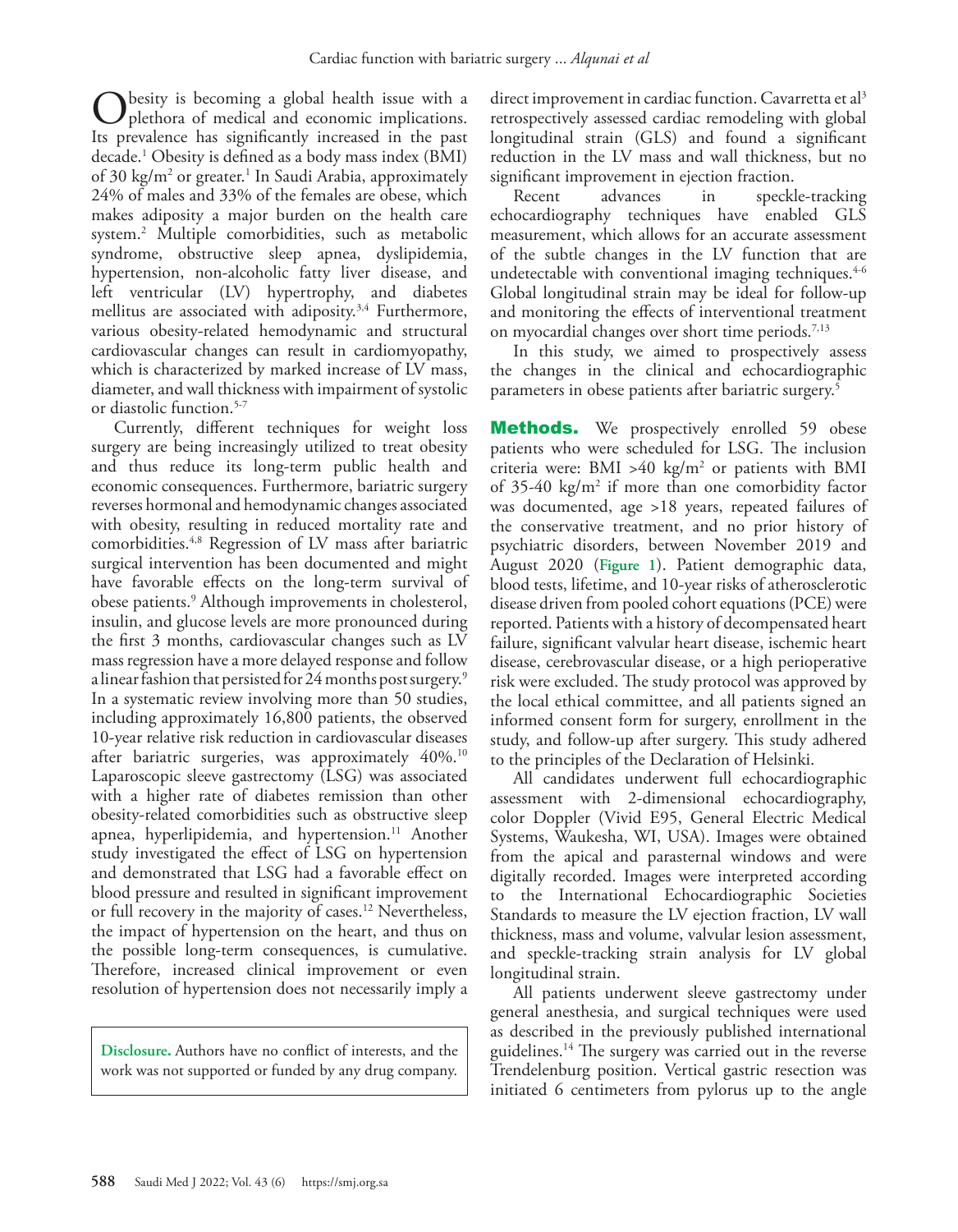

Figure 1 - Patients inclusion and follow up.

of His. Followed by calibration with a 48 Fr bougie aiming to obtain a gastric pouch with approximate capacity of 60-70 ml capacity. Stomach fundus and the greater curvature were dissected 2-3 centimeters from the pylorus with Endo-GIA (Covidien Endo GIA™ 60mm staples with Tri-Staple™ Technology [MA,USA]) staplers, with 4-5 staple cartilages. Lastly, the tube was detached and then the staple line was reinforced by reattaching the omentum with a V-Lock™ barbed suture size 2-0.

All patients underwent a 7-month follow-up period after LSG. During follow-up, we reported the postsurgical complications, lipid profiles, and lifetime and 10-year risks of atherosclerotic disease using PCE and dose adjustment of antihypertensive or antidiabetic medications. We define diabetes remission as either fasting glucose level of <100 mg/dl or hemoglobin A1c (HbA1C) level <6.0% without using insulin or oral hypoglycemic medications.<sup>[15](#page-4-14)</sup> All patients underwent a 6-month echocardiography follow-up to measure echocardiographic variables similar to the pre-operative echocardiographic variables.

*Statistical analysis.* Quantitative variables were expressed as mean ± standard deviation (SD), and qualitative variables and categorical variables were expressed as frequencies and percentages. The Chi-square and paired sample t-tests were used to compare preoperative and post-operative baseline characteristics and echocardiographic parameters. A *p*-value of <0.05 was considered significant.

**Results.** A total of 59 obese patients with a mean age of  $37\pm12$  years (40 women) were included, other baseline characteristics are shown in **Table 1**. During the follow-up period, we found that post-operative

|  |  |  |  |  |  |  |  | <b>Table 1</b> - Baseline characteristics. |  |  |
|--|--|--|--|--|--|--|--|--------------------------------------------|--|--|
|--|--|--|--|--|--|--|--|--------------------------------------------|--|--|

| Variables                                          | n(%)             |  |  |  |  |
|----------------------------------------------------|------------------|--|--|--|--|
| Gender (male)                                      | 19(32.2)         |  |  |  |  |
| Age (years), mean $\pm$ SD                         | $37+12$          |  |  |  |  |
| Body mass index ( $\text{kg/m}^2$ ), mean $\pm$ SD | $45.8 \pm 7.7$   |  |  |  |  |
| Diabetes                                           | 12(20.3)         |  |  |  |  |
| Hypertension                                       | 9(15.3)          |  |  |  |  |
| Family history of coronary artery disease          | 6(10.2)          |  |  |  |  |
| Ejection fraction, mean±SD                         | $57 + 4$         |  |  |  |  |
| Diastolic dysfunction                              | 24(41.0)         |  |  |  |  |
| Hemoglobin A1c, mean±SD                            | $5.962 \pm 1.17$ |  |  |  |  |
| Cholesterol (mmol/dl), mean±SD                     | $4.427 \pm 1.07$ |  |  |  |  |
| Triglyceride (mmol/dl), mean±SD                    | $1.673 \pm 0.79$ |  |  |  |  |
| High-density lipoprotein (mmol/dl), mean±SD        | $1.220 \pm 0.34$ |  |  |  |  |
| SD: standard deviation                             |                  |  |  |  |  |

BMI was significantly reduced in comparison to the pre-operative BMI  $(32.7 \pm 6 \text{ kg/m}^2 \text{ vs. } 45.8 \pm 7.7 \text{ kg/m}^2)$ , *p*<0.001). The total cholesterol (4.2±1.1 vs. 4.4±1.1, *p*=0.014), triglyceride (1.4±0.7 vs. 1.8±0.8, *p*<0.0001), and HbA1C levels (5.2±0.6 vs. 5.9±1.2, *p*<0.0001) significantly reduced post-operatively when compared to those pre-operatively. In contrast, lactate dehydrogenase levels significantly increased post-operatively (1.5±0.5 vs. 1.2±0.3, *p*<0.0001; **Table 2**).

The calculated 10-year (1.1±1.6% vs. 1.6±1.8%, *p*<0.0001) and lifetime (34.5±6.7 vs. 39.6±13.6, *p*<0.0001) risks of atherosclerotic cardiovascular disease using PCE were significantly reduced post-operatively when compared to the pre-operative risks. Interestingly, 3/12 (25%) patients with diabetes were in remission with HbA1C levels reduced to less than 6.0%. Furthermore, 8/12 (66.7%) were advised to stop the hypoglycemic agents and 2/12 (16.6%) to reduce the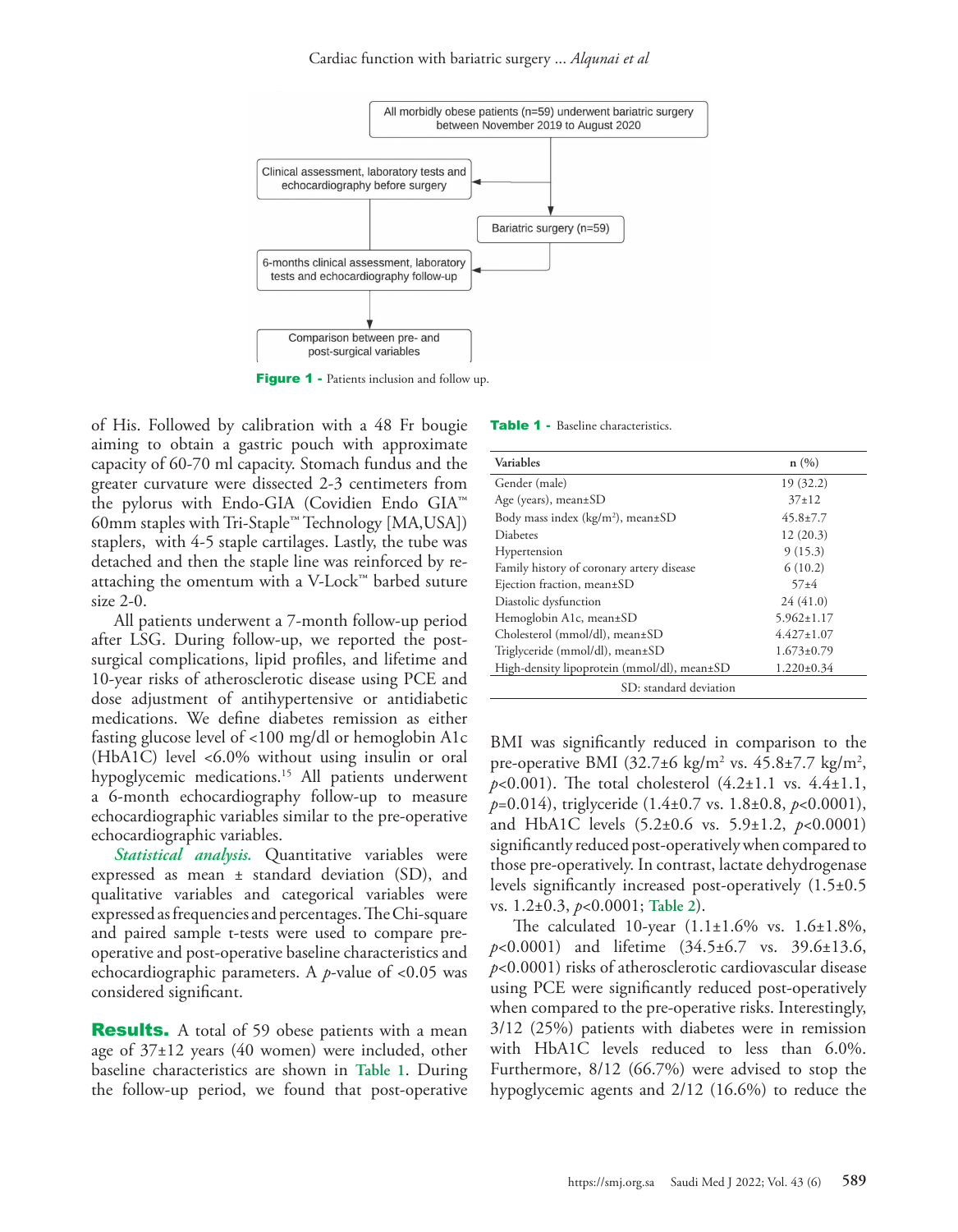| Variables                                          | Pre-operative     | Post-operative   | $P$ -value |
|----------------------------------------------------|-------------------|------------------|------------|
| Body mass index $(kg/m2)$                          | $45.8 \pm 7.7$    | $32.7 + 6$       | 0.000      |
| Hemoglobin A1c (%)                                 | $5.9 \pm 1.2$     | $5.2 + 0.6$      | 0.0001     |
| Cholesterol (mmol/dl)                              | $4.4 + 1.1$       | $4.151 \pm 1.10$ | 0.014      |
| Triglyceride (mmol/dl)                             | $1.8 + 0.8$       | $1.4 \pm 0.7$    | 0.000      |
| High-density lipoprotein<br>(mmol/dl)              | $1.2 \pm 0.3$     | $1.5 \pm 0.5$    | 0.000      |
| 10-year risk of atherosclerotic<br>cardiovascular  | $1.6+1.8$         | $1.1 \pm 1.6$    | 0.000      |
| Lifetime risk of atherosclerotic<br>cardiovascular | $39.6 + 13.6$     | $34.5 \pm 6.7$   | 0.000      |
| Echocardiography parameters                        |                   |                  |            |
| Ejection fraction                                  | $57 + 4$          | $56 + 8$         | 0.503      |
| Global longitudinal strain                         | $-16.7+4$         | $-18.6+8$        | 0.131      |
| E velocity (cm/s)                                  | $59 + 38$         | $85 \pm 18$      | 0.000      |
| E/A ratio                                          | $7 + 4$           | $9+2$            | 0.000      |
| Diastolic dysfunction, $n\frac{(\%)}{6}$           | 24 (41)           | 6(10)            | 0.000      |
| E/E' ratio                                         | $9.4 + 2.8$       | $9.4 + 3.3$      | 0.928      |
| $LVEDD$ (mm)                                       | $38.5 \pm 18$     | $46.5 \pm 7$     | 0.002      |
| $LVESD$ (mm)                                       | $25 \pm 11$       | $31\pm5$         | 0.001      |
| LVESV (mL)                                         | $42+18$           | $40+14$          | 0.314      |
| LVEDV (mL)                                         | $98 + 33$         | $101 \pm 25$     | 0.414      |
| Left ventricular mass (g)                          | 187±255           | $168 + 252$      | 0.019      |
| Systolic septal thickness<br>(mm)                  | $16.09 \pm 18.21$ | $13.61 \pm 3.16$ | 0.302      |
| Diastolic septal thickness<br>(mm)                 | $13.26 \pm 18.67$ | $9.05 \pm 2.33$  | 0.089      |
| Pulmonary artery systolic<br>pressure (mmHg)       | $28.95 \pm 8.64$  | $30.45 \pm 7.65$ | 0.240      |

Table 2 - Pre- and post-operative comparison of the patient's cohort using paired t-test and Chi-square test.

Data are presented as mean ± standard deviation (SD). E/A: mitral E-wave/A-wave velocity. E/E′: tissue Doppler mitral annular diastolic velocity, LVEDD: left ventricular end diastolic diameter, LVESD: left ventricular end-systolic diameters, LVESV: left ventricular end-systolic volume, LVEDV: left ventricular end-diastolic volume

doses of diabetic medications. A total of 3/9 (33.3%) patients with hypertension were advised to reduce the number or the doses of the antihypertensive medication after surgery.

After a 6-month echocardiography follow-up, the prevalence of diastolic dysfunction was more common in pre-operative status than in post-operative status (41% vs. 10%, *p*<0.0001), while systolic function (assessed with ejection fraction and GLS) was not significantly different (**Table 2**). The post-operative LV diastolic (46.5±7 mm vs. 38.5±18 mm, *p*=0.002) and systolic (31±5 mm vs. 25±11 mm, *p*=0.001) dimensions were significantly larger. However, the LV diastolic and systolic volumes did not differ. Conversely, the post-operative LV mass was significantly lower than the pre-operative mass (**Table 2**).

**Discussion.** In the present study, we prospectively analyzed clinical and echocardiographic changes in patients who were morbidly obese who underwent bariatric surgery. We found that post-operative BMI, total cholesterol level, triglyceride level, HbA1C level, and LV mass were significantly lower than pre-operative levels, while the high-density lipoprotein levels were significantly increased post-operatively. Moreover, two-thirds of the patients with diabetes and one-third of the patients with hypertension showed improvement in disease status and were advised to step-down medications during the follow-up period.

Several reports have investigated the mechanisms underlying the effects of overweight on cardiovascular structures. A high BMI results in increased cardiac stroke volume and output, which leads to LV cavity dilatation and subsequently eccentric LV hypertrophy. Excessive adipose tissue in overweight patients increases insulin resistance, which contributes to an increase in LV mass, influences the levels of circulating angiotensin II, enhances the growth of myocardial tissue, and subsequently stimulates fibrosis, which results in LV diastolic dysfunction.<sup>16,17</sup> In this study, approximately 41% of our patients had diastolic dysfunction, which significantly regressed after surgery. Furthermore, the LV mass were significantly reduced post-operatively.

Algahim FM et al<sup>9</sup> analyzed the effect of LSG on the myocardium among 15 women with morbid obesity and reported similar results to our study; there was a linear regression of the LV mass over 2 years following surgery. However, in our study, we included patients of both genders.

Many studies have shown that LSG has a favorable impact on patients' comorbidities. In a retrospective analysis to compare the mortality and morbidity prevalence in obese individuals treated with either bariatric surgery or with conservative management, there was a remarkable mortality reduction (50%) in the surgical arm than the conservative management after 23 years follow-up. In addition, surgically treated patients had a lower incidence of cancer, diabetes mellitus, renal diseases, cardiovascular diseases, and number of hospital admissions.[18](#page-4-17),[19](#page-4-18) Furthermore, a recent systemic review of 18 studies (involving approximately 269,000 patients with bariatric surgery and 1,270,000 patients treated medically as a control) after 4.9 years follow-up period, LSG resulted in a lower rate of all-cause mortality, and more importantly, it reduced the rate of hypertension, diabetes, and dyslipidemia.<sup>20</sup>

Similar to our study, Samson et al<sup>[21](#page-4-20)</sup> found that post-LSG, patients had a significant blood pressure reduction with a decrease in antihypertensive medications during the follow-up period. Furthermore, consistent with the present study, Aminian et al<sup>22</sup> found